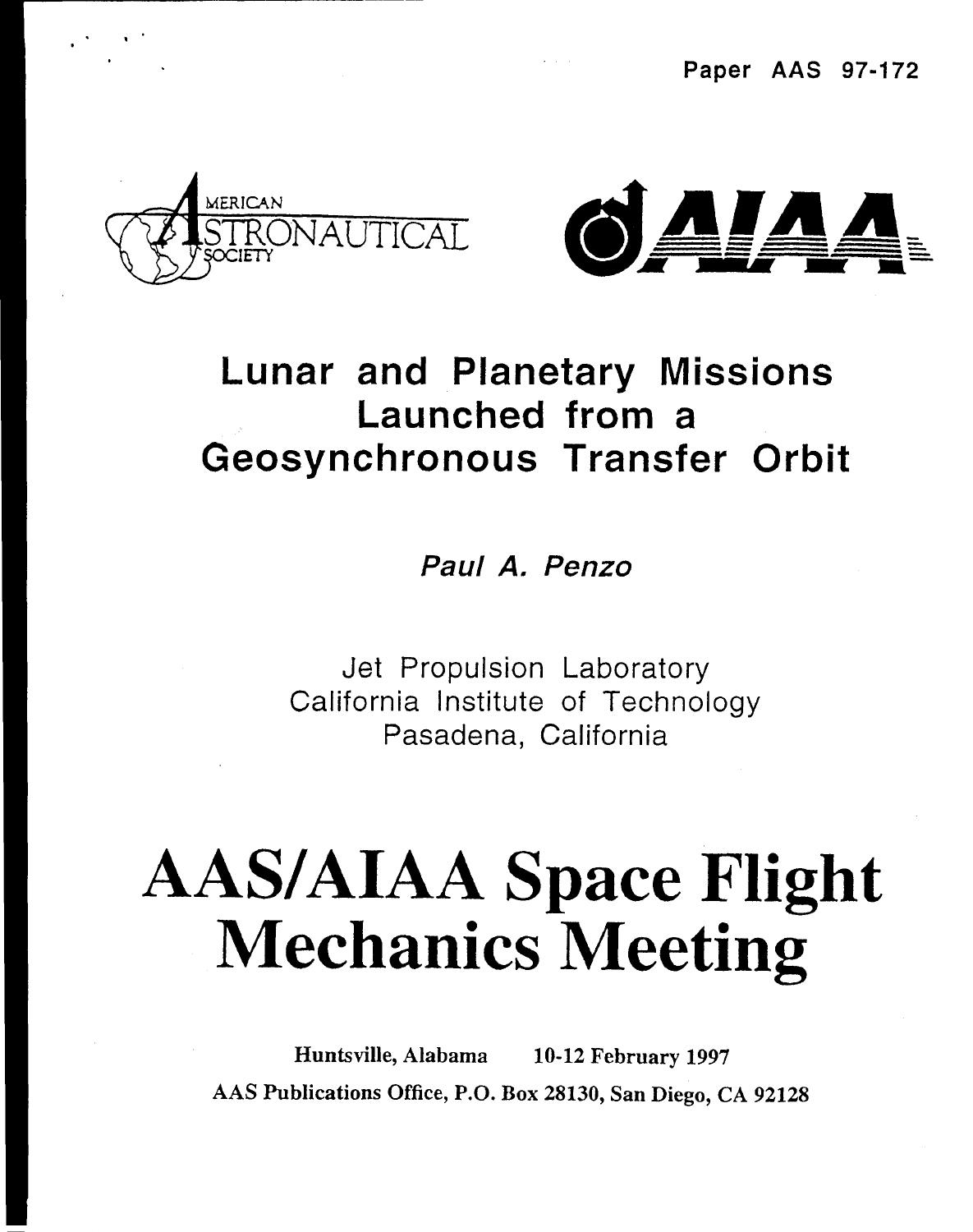#### **AAS 97-172**

#### **LUNAR AND PLANETARY MISSIONS LAUNCHED FROM A GEOSYNCHRONOUS TRANSFER ORBIT\***

#### **Paul A. Penzo+**

Considerable cost and mass savings are possible by launching small spacecraft into lunar and planetary space as secondary payloads. The Ariane, for example, provides a platform for several such payloads on each of its monthly launches of placing communication satellites into geosynchronous orbits. Specifically, the second stage injects into a geosynchronous transfer orbit (GTO), and can accommodate eight auxiliary spacecraft, each weighing about 80 kg. This paper addresses the question of how and for what propellant cost can a spacecraft be injected from a GTO orbit to the Moon or to other deep space bodies.

The analysis begins with a discussion on the restrictions due to the highly elliptic and specifically oriented GTO. The importance of target choice and wait time in GTO, perhaps for months, are noted, Only these are suitable for single burn using a solid propulsion stage. Specific application to Venus, Mars and near-Earth bodies are presented. More versitility is gained using a liquid stage where multiple burns are possible, allowing plane changes, and swingbys of the Earth and Moon. This greatly expands the mission possibilities to all targets, as well as to Mars and small bodies.

Scenarios can include direct and indirect lunar flybys, Apollo type circumlunar trajectories, the lunar flip trajectory, and Belbruno's use of the weak stability boundary beyond the Moon to aid or control the direction of escape. It is concluded that GTO secondary launches can play a significant role in solar system exploration, but that it will depend on having a small restartable propulsion system, and a small spacecraft capable of flying intricate trajectories in the Earth-Moon system.

#### **INTRODUCTION**

Deep space missions performed with small spacecraft (less than 80 kg) may be launched as secondary payloads from Ariane's geosynchronous transfer orbit (GTO), after release of the primary payload to GEO. Unlike LEO, which is circular and normally inclined to Earth's equator, GTO is highly elliptic (200 km by 35,900 km altitude, as used here) and near the Earth's equator. Although the injection magnitude will be lower, by a factor of 2 or 3, if performed near GTO perigee, the escape direction is severely limited. This is

\_\_\_\_\_\_\_\_\_\_\_\_\_\_\_\_<br>\* This research performed by the Jet Propulsion Laboratory, California Institute of Technology, under contract with the National Aeronautics and Space Administration.

Member of Technical Staff, Jet Propulsion Laboratory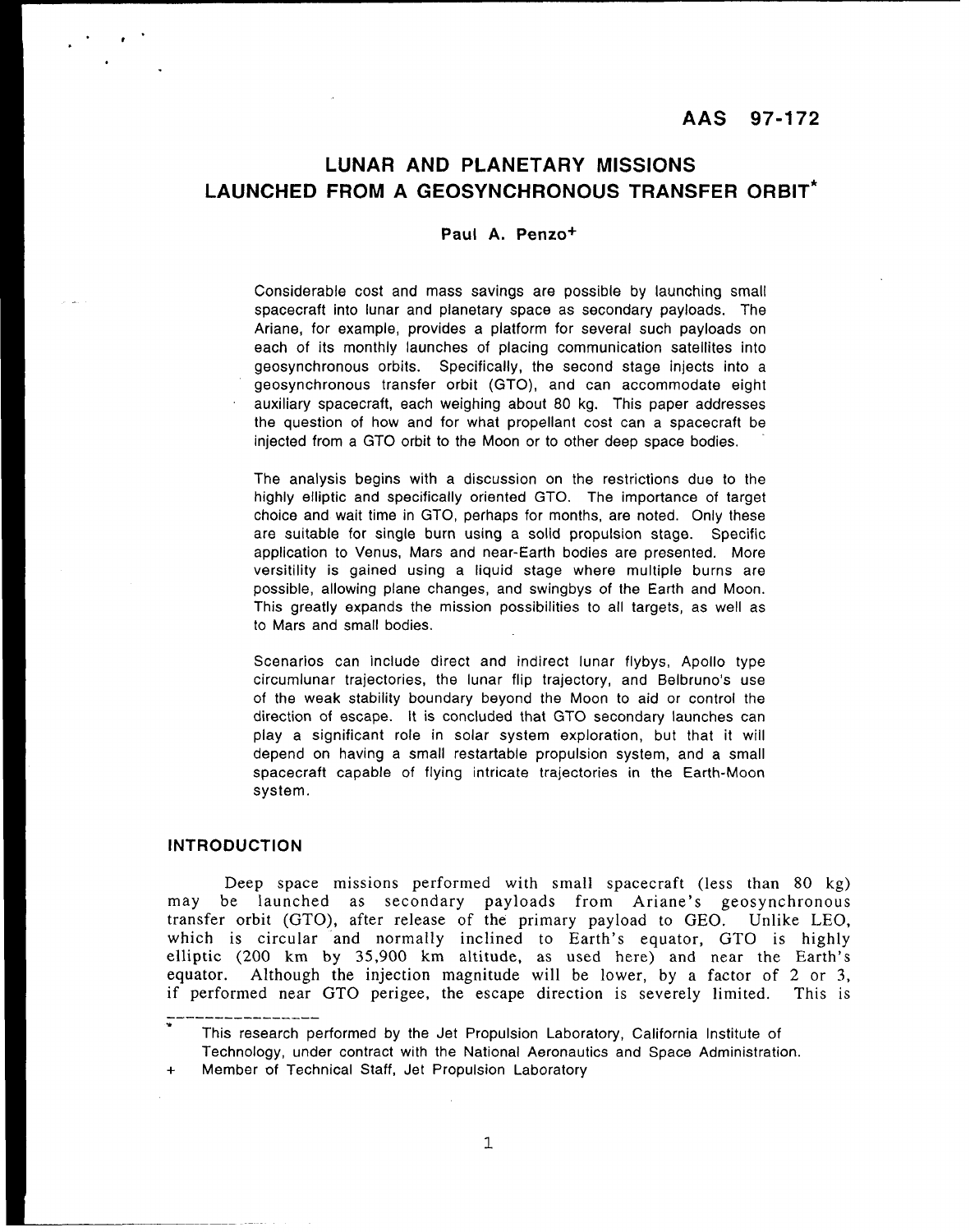dealt with by waiting in GTO until injection results in a desired escape direction and the injection date resides within the launch opportunity period for that planet. The escape latitude, near zero with Earth's equator, is satisfied by choosing the appropriate arrival date at Mars or Venus.

9"

.

The problem is similar, but easier, to that of injecting 3 spacecraft to independent targets, after being launched into a single LEO parking orbit (Ref. 1). In this case, these were identical spacecraft, where each injected from circular orbit at appropriate times to minimize the propellant required to achieve their respective targets, The analysis of this reference, for LEO, could also apply to other situations. The launch vehicle, for example, could have delivered a primary payload to orbit, with the other two as small secondary payloads left remaining in orbit awaiting appropriate injection times for their respective targets.

In the case of delivering a large communications satellite into GEO, a geosynchronous transfer orbit (GTO) is used, and the launch vehicle, in addition, may also have the capacity to include secondary payloads for delivery elsewhere. The question, then, is: What are the conditions required on the GTO launch date, and on the secondary payloads wait time and propellant requirements, for them to reasonably inject to the Moon, Venus, or Mars?

We restrict this analysis to the Ariane GEO launches, which is the vehicle of current interest for carrying secondary payloads, and also it offers this service to the space community (see Ref. 2). The Ariane GTO orbit is well defined. Launch is from French Guiana on the Atlantic coast of South America near the equator, so that it may be assumed that the inclination is near zero. Also, launch is in early morning, so that apogee of the GTO is at local noon when it arrived at GEO. Specifically, the orbital elements are:

| Inclination $=$     |          | $7.0^\circ$    |
|---------------------|----------|----------------|
| Perigee Altitude    | $\equiv$ | -200 km        |
| Apogee Altitude     |          | $= 35975$ km   |
| Argument of Perigee | $=$      | $178^\circ$    |
| Descending Node     | $=$      | $10^{\circ}$ W |

These elements are in the equatorial prime meridian system at the epoch of perigee.

#### **GTO LAUNCH CONSTRAINTS**

It is useful to compare launch from LEO to launch from a predetermined geosynchronous transfer orbit. In the late 50s, it was discovered that low Earth parking orbits (LEO) could give essentially full access to the celestial sphere for Earth escape missions. With launch from the Cape at latitude 28.5°, the time of launch (because of the rotation of the Earth) can control the plane which will contain the Earth escape velocity vector. (This velocity vector, added on to the Earth's velocity will determine, to a first approximation, the heliocentric path necessary to get to a specific target, such as Mars.). Then, the time of injection from LEO can then control the placement of central angle through which the spacecraft must go to achieve the desired escape direction. Since launch azimuth from the Cape is limited, reaching escape latitud greater than about 35° would require a dogleg (out-of-plane) component in the LEO injection. In summary, the escape latitude and longitude are controlled by the launch and LEO injection times.

2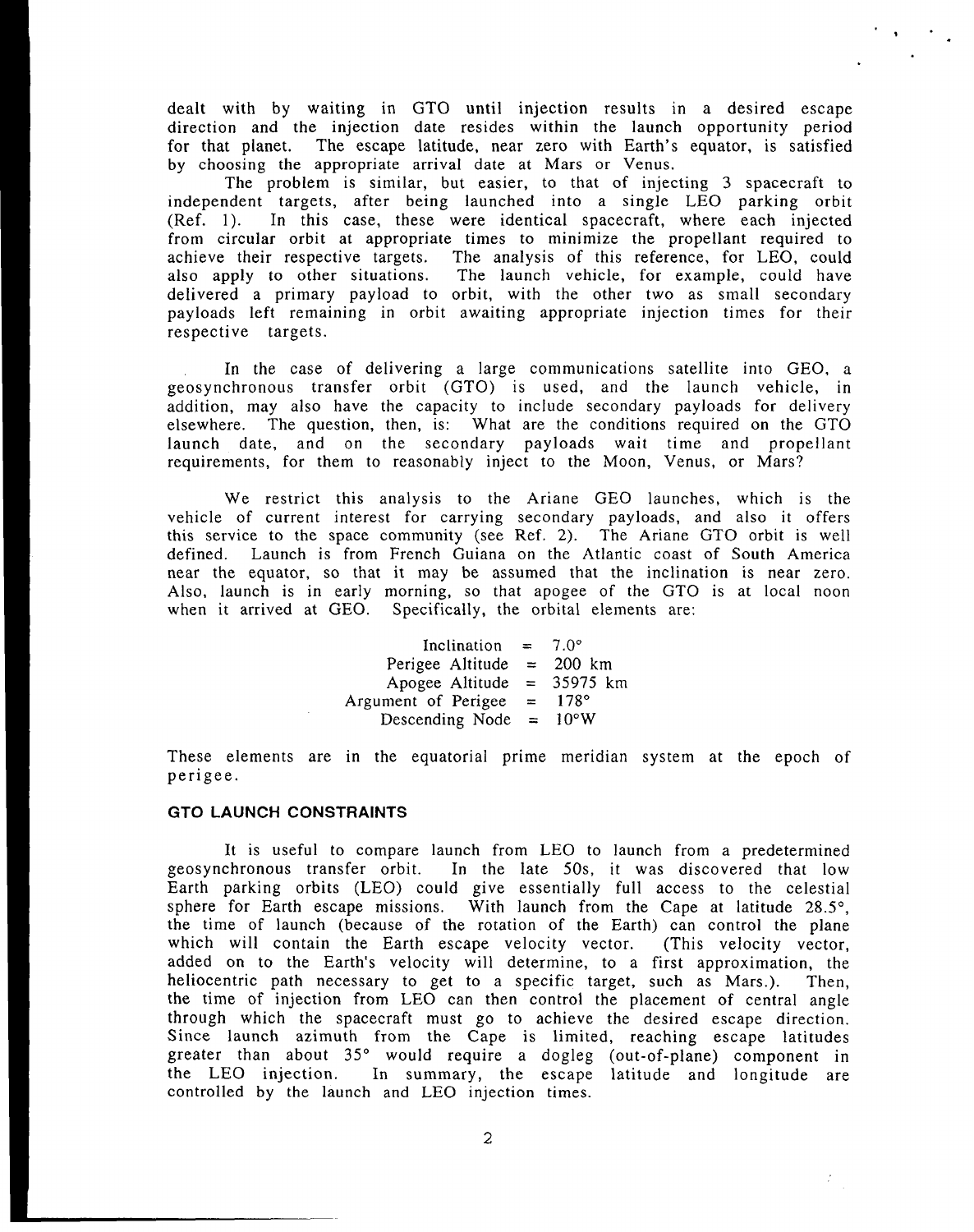#### **MISSION DESIGN STRATEGY**

.'

.

.

Performing escape missions from GTO with secondary payloads does not provide the two degrees of freedom that a dedicated LEO parking orbit does, The time of launch fixes the major axis towards the sun (for Ariane), and the plane of the orbit is in or near the equator. All injections from this orbit would result in the escape  $V_{\infty}$  to be in the equator, and a dogleg, or multiple maneuvers, would be required to move it away.

Further, for efficiency, injection from GTO should be performed as close to perigee as possible. For example, injection to an escape energy of  $C_3 = 10$  $km^2/sec^2$  would require 1210 m/sec at perigee, and 3780 m/sec at apogee. This apogee requirement is greater than from LEO, which is 3670 m/see. Also, the equatorial latitudes accessible would probably be limited to about 10° using a small dogleg.

Fortunately, for the orientation of the GTO (with apogee towards the sun) the velocity vector at perigee is directed approximately in the same direction as the Earth's velocity vector (EVV). Thus, an injection here would result in an enlarged heliocentric orbit, one which could go to Mars, for example. Escape is not quite in the EVV direction because Earth's gravity turns the velocity vector through an angle of about 60°, making the injection less effective. But, as the Earth moves around the sun, the EVV also rotates one degree per day while the GTO remains inertially fixed. Then, waiting about two months before escape injection at perigee, the escape vector will be in the direction of the EVV. The wait time can be reduced by a pre-perigee injection, but with some propulsion penalty. This is shown in Figure 1, where the This is shown in Figure 1, where the outbound escape vector is fixed and a burn at GTO perigee achieves this escape vector. Then, holding the GTO fixed and varying the direction of escape, by degree increments, the minimum  $\Delta V$  on the GTO may be found to achieve this escape direction.

For Venus, where the escape vector should be aimed opposite the direction of the Earth, the strategy is more complex. Obviously, one cannot simply direct the injection opposite to the GTO velocity at perigee, since this will simply decrease energy and make the orbit about Earth smaller (the GTO speed at perigee is about 10 km/sec). But, just as waiting in orbit can cause Earth's velocity vector to rotate to a desired direction, the same can be done here. The wait time will be six months plus the two months already needed, for a total of eight months.

Table 1 shows the results of applying this strategy to Mars, Venus and asteroid missions. Launch and arrival dates are chosen so that the outbound  $V_{\infty}$  is in the Earth equatorial plane, and a required wait period in GTO is applied. These missions can be performed with a single burn, i.e., with a high energy solid propulsion stage. The wait period is less than 2 months for Mars and the asteroids, but is 8 months for Venus. The  $\Delta V$  reserve may be used to perform an out-of-plane component, or compensate for slips in the GTO launch date.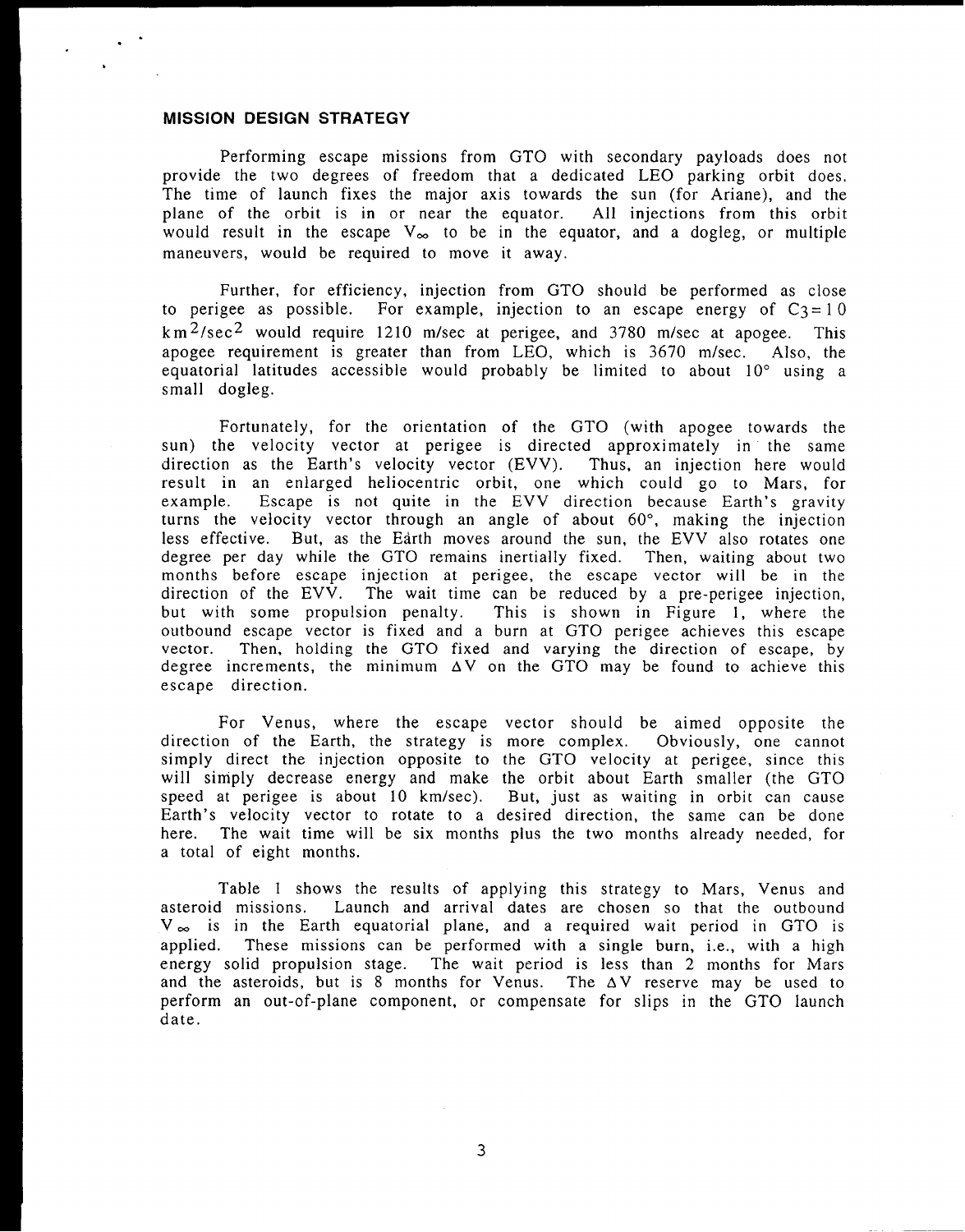

. .

**Fig. 1 Off-Perigee DV Penalty versus GTO Launch Date**

|                                            | Mars             | Venus          | Ra-Shalom       | 1986 DA         |
|--------------------------------------------|------------------|----------------|-----------------|-----------------|
| <b>GTO Launch Date</b>                     | $2 - 11 - 2001$  | $5 - 7 - 2000$ | $4 - 4 - 2000$  | $7 - 12 - 1999$ |
| V <sub>∞</sub> Declination                 | 0 <sub>deg</sub> | $0$ deg        | $0$ deg         | $0$ deg         |
| V <sub>∞</sub> Right Ascension             | $280$ deg        | $10$ deg       | 350 deg         | 86 deg          |
| $C_3$ (km <sup>2</sup> /sec <sup>2</sup> ) | 9.5              | 8.0            | 5.5             | 5.1             |
| Injection Date*                            | $3 - 10 - 2001$  | $1 - 7 - 2001$ | $5 - 20 - 2000$ | $9 - 16 - 1999$ |
| Total Mass (kg)                            | 80               | 80             | 80              | 80              |
| STAR 12GV (kg)**                           | 45               | 45             | 45              | 45              |
| Delta-V (m/sec)                            | 1190             | 1120           | 1020            | 990             |
| Delta-V Reserve                            | 180              | 250            | 350             | 380             |
| Flight Time (days)                         | 273              | 120            | 120             | 317             |
| Flyby Speed (km/sec)                       | <b>NA</b>        | NA.            | 10.2            | 12.8            |
| Approach Phase (deg)                       | <b>NA</b>        | NA.            | 62              | 145             |

\* There is a wait in orbit to get the correct escape direction.

\*\* Single burn solid stage

**Table 1 Single Burn missions to Mars, Venus, and Asteroids**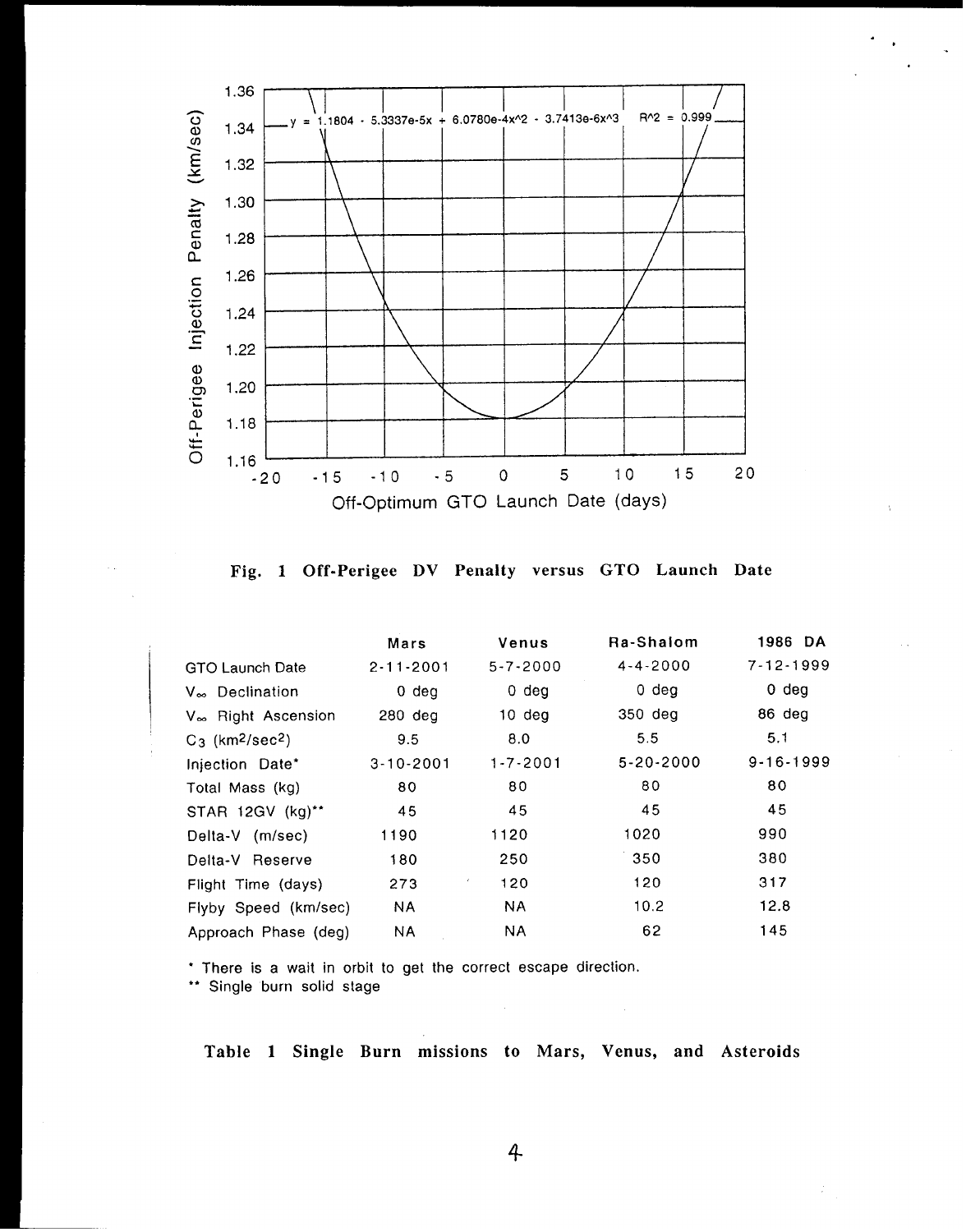Two other strategies are possible; to reduce the wait time and to allow greater access to the escape vector direction. One is to inject from the GTO to an apogee of, say 500,000 km, where velocity is low. Then a plane change maneuver (PCM) of up to 180° can be made to rotate the ellipse so that perigee velocity will be in an alternate direction. A third maneuver at perigee can then inject to a desired escape direction (assuming that only a rotation of perigee velocity about the major axis is required). The penalty (the 2nd perigee velocity about the major axis is required). The penalty (the 2nd maneuver) would be about 290 m/s. The period of this large ellipse would be about fifteen days, and the penalty will increase if solar perturbations need to be compensated for.

The second strategy is more complex but adds considerable flexibility in escape directions. This is shown in Figure 2. It uses the plane change This is shown in Figure 2. maneuver mentioned above plus an Apollo type circumlunar (CL) trajector It requires four maneuvers: the plane change maneuver (PCM) and thre more at low Earth altitudes, say at 200 km. It uses the plane change

The sequence of events are as follows:

(1) At an appropriate time, based on a future encounter with the Moon, a maneuver  $\Delta V_1$  is made at GTO perigee to send the spacecraft beyond the Moon' orbit to the PCM point. This injection will require about 700 m/see and is made in the GTO plane.

(2) The maneuver at the PCM,  $\Delta V_2$  is then used to rotate the orbit plane for a lunar encounter, as well as maintaining the 200 km perigee on return to Earth. This maneuver may also be used to move the longitude of perigee. An average estimate of this required maneuver is 150 m/see.

(3) On return to Earth, say 15 days later, a third maneuver  $\Delta V_3$  is made to adjust the flight time to the Moon for the circumlunar portion of the trajectory. In general, this maneuver will not be needed, unless the lunar flyby altitude required for return leg is subsurface.

(4) The return-to-Earth leg of the circumlunar trajectory is required to be in the plane of the Moon's position vector and the escape vector, and to have a 200 km perigee at Earth. This implies that the latitude of the escape vector is satisfied, but not necessarily its longitude. The 4th maneuver at Earth  $\Delta V_4$  is used to attain the correct escape energy which, for example, is about 300 m/see for a  $C_3$  of 5, 475 m/sec for a  $C_3$  of 9, and 600 m/sec for a  $C_3$  of 12. The respective total velocity requirements for these values of  $C_3$  are 1150 m/sec, 1325 m/see, and 1450 m/see.

#### GTO **TO MARS** AND NEAR-EARTH ASTEROIDS

As an example of the mission design process required for GTO launch frjom the Ariane secondary payload platform, Mars, Venus, and two near-Earth asteroid possibilities planetary scientists because of their spectral characteristics, and both areeasy flyby targets. The asteroids are of interest to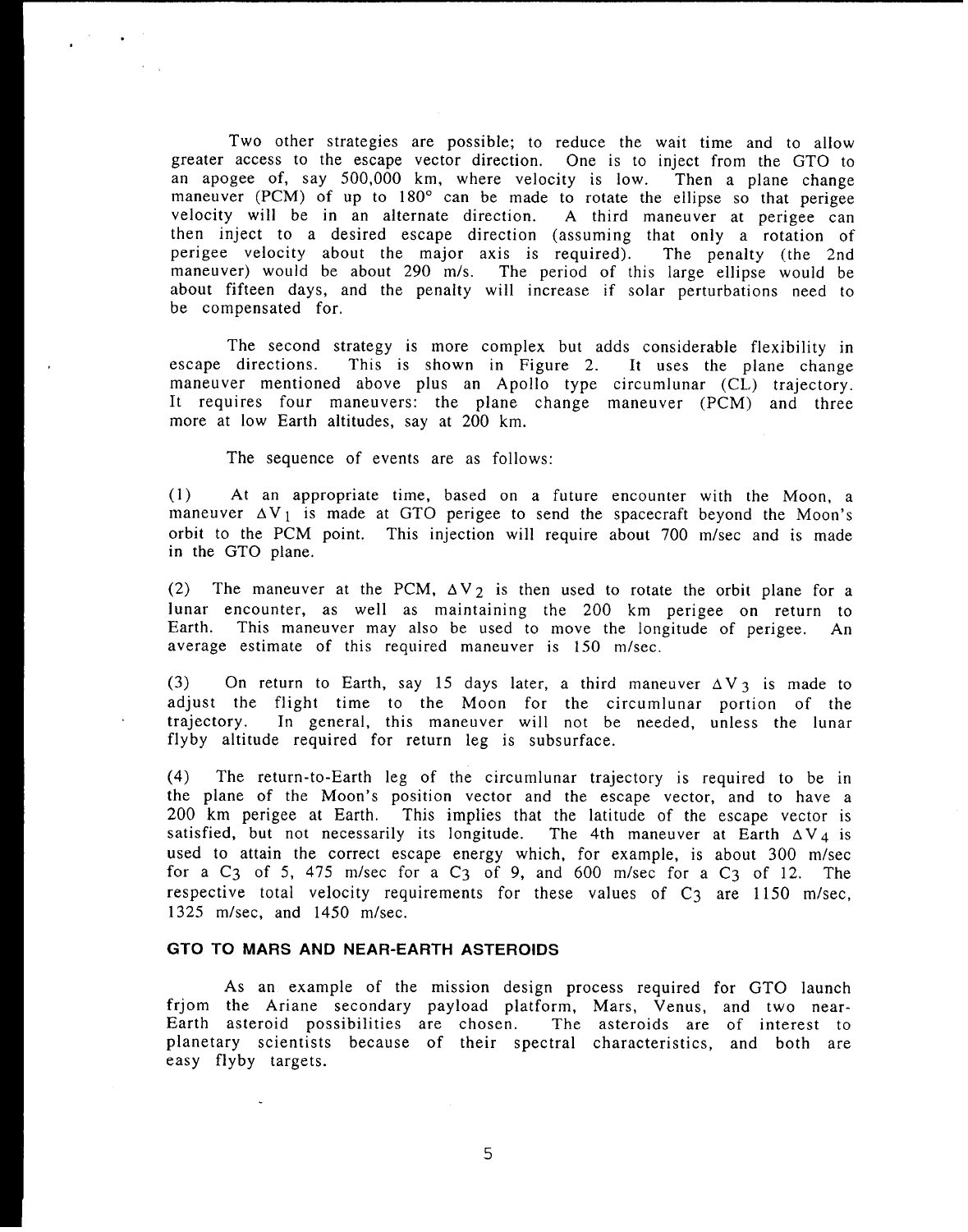The analysis begins with finding the launch and arrival dates for each target, which will minimize launch energy  $(C_3)$  and maximize launch mass. For GTO launch, the constraint that the escape vector should lie in or near the Earth's equatorial plane (to avoid a dog-leg maneuver) will not normally make this trajectory viable. Instead, the trajectory space must be scanned for thos launch-arrival date combinations which do have the escape vector in the equatorial plane.

Once these two dates are selected, the other launch and arriv parameters may be calculated, including launch energy, escape direction from Earth, the asteroid approach spacecraft flyby velocity and sun phase angle and heliocentric positions as a function of time, so that the sun, Earth, and target body distances and angles may be computed for a spacecraft design and operations. Some of these parameters, and those related to spacecraft mass are listed in Table 1 for Mars, Venus, and the two asteroids.

The 'launch date' computed above (May 20, 2000 for Ra-shalom, for example) really means the injection burn (there may be others previously done) which causes the spacecraft to escape Earth in the right direction and with the desired energy. This is computed here as if it were performed as a single impulsive burn at a GTO perigee of 200 km. For both asteroids, this is found to be about 1000 m/s. A similar burn from LEO would have required about 3500 m/s>

Spacecraft sizing can now begin, assuming a maximum total mass of 80 kg. The design chosen here assumes that about half of this mass will consist of the propulsion system, which is a Thiokol STAR 12GV motor. This motor has a specific impulse of 283. Total mass is and attachment structure assumed to be 45 kg, leaving 35 kg for spacecraft subsystems and instruments.

The required direction of the escape vector, about 350° for Ra-Shalom will determine the inertial location of GTO perigee. Since at GTO launch, perigee is at midnight, it is necessary to find that GTO launch date when the major axis will be parallel to the one required for the injection date of May 20, 2000. This is determined to be April 4, 2000, or 46 days earlier, which becomes the required date for GTO launch.

Mission design must now address the question of how to handle GTO launch date variations. It is unlikely that the Ariane will let their launch date (or equivalently, the inertial location of perigee) be dictated by their lesser paying customer. The problem is solved by allowing an off-perigee injection at the time of Earth escape as shown in Figure 1.

#### **MULTIPLE IMPULSE AND LUNAR OPTIONS**

Liquid propulsion and lunar and Earth flybys can greatly enhance the accessibility of many targets. Figure 2 presents three scenarios, each of which have particular benefits. The first is the deep space plane change, which requires three maneuvers useful for out-of-plane escape directions. The first enlarges the the GTO ellipse to an apogee of about 500000. km. A plane change is then made, which can include a flight path angle change also, to return to a 200 km altitude of the Earth. The third maneuver at this altitude then boosts the spacecraft to the proper C3 energy.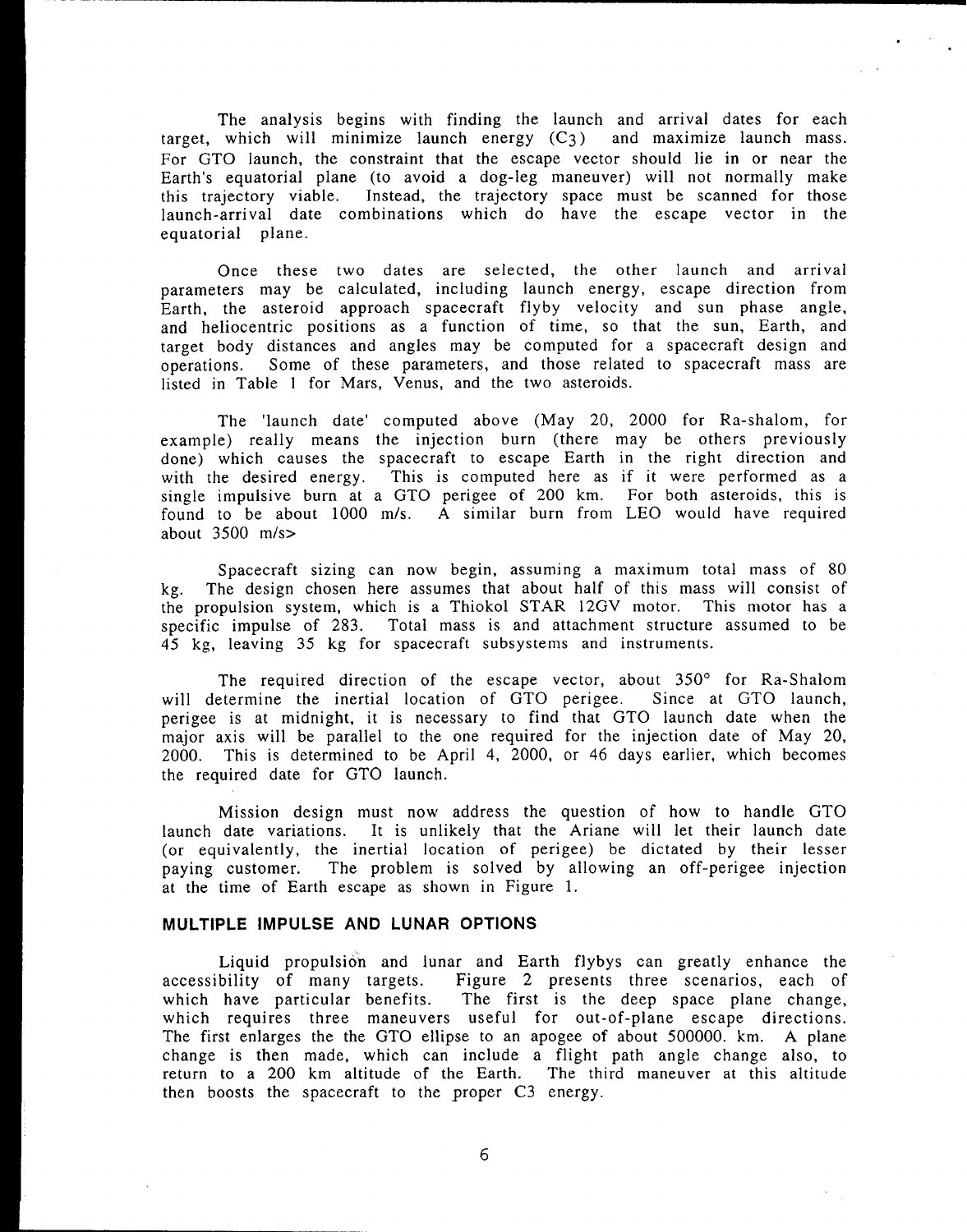



 $\varphi^{(0)}$ 

 $\mathcal{L}^{(1)}$ 







**Lunar Flip Traiectorv**

 $\mathcal{A}^{\mathcal{A}}$ 

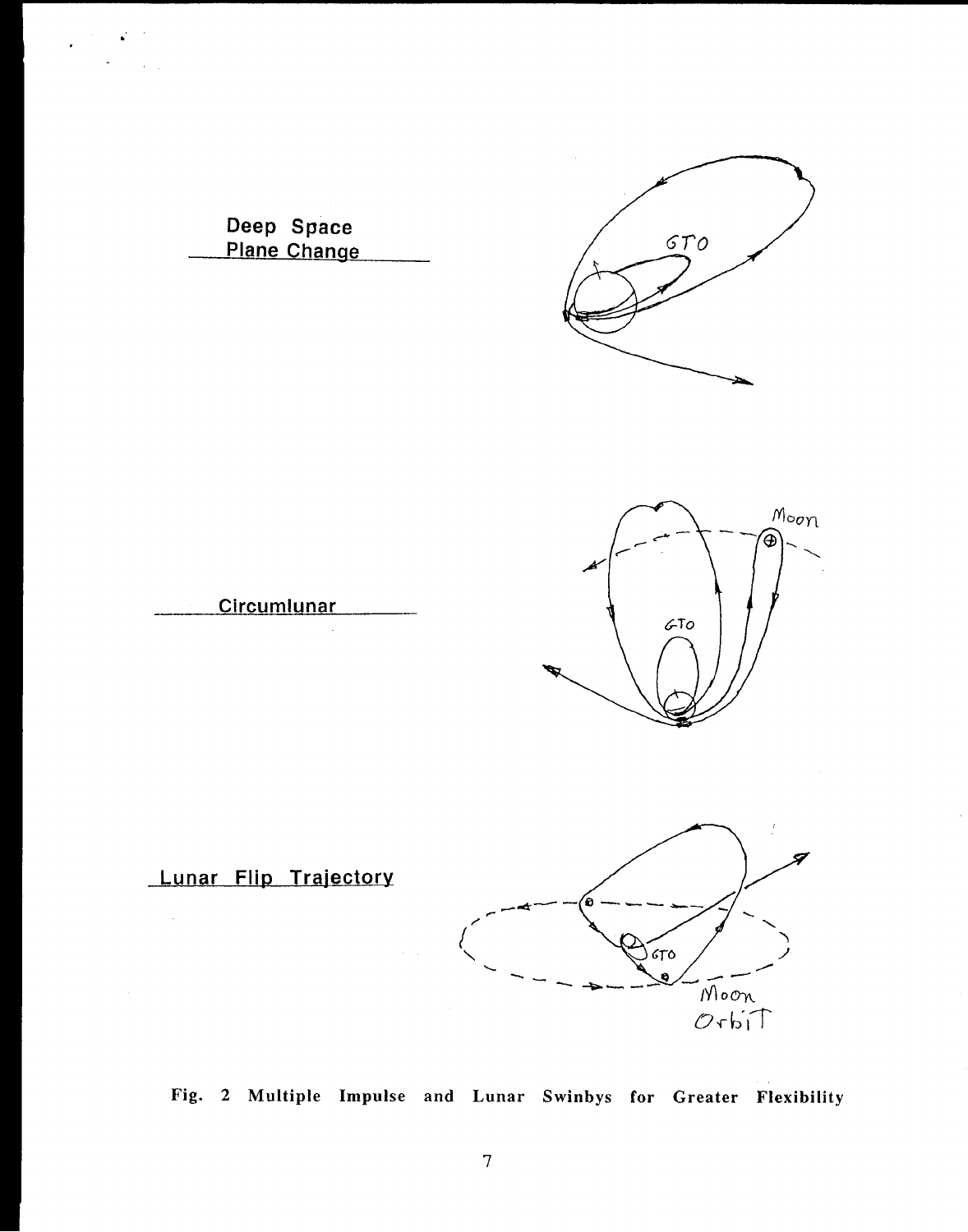The second method includes this plane change, but directs the trajectory to the moon after an Earth flyby of 200 km. A small  $\Delta V$  at this altitude can modify the flight time to the moon, as necessary, so that the flyby of the moon causes the spacecraft to return to Earth at any desired inclination. The advantage here is that the plane change maneuver can be much smaller (only that necessary to get to the moon) and save  $\Delta V$  (Ref. 4)

The third method (Ref. 5) called the back-flip trajectory can rotate the GTO perigee velocity vector by 180°. This requires the spacecraft to swing by the moon and enter an orbit equivalent to the moon's orbit but inclined. Then, 14 days later, it will again encounter the moon with a flyby returnig it to the Earth where a boost can send the spacecraft to a desired escape direction.

#### **OPPORTUNITIES FOR LUNAR MISSIONS**

The Moon, being in orbit about the Earth, requires considerably less energy to reach than bodies requiring Earth escape. If the GTO orbit were ideally aligned, the perigee injection  $\Delta V$  required would be about 700 m/s, resulting in an elliptic transfer orbit with a C<sub>3</sub> of -2 km<sup>2</sup>/s<sup>2</sup>.

Unfortunately, the Moon's orbit is near the ecliptic (inclined about  $5.5^{\circ}$ ), where the GTO orbit is nearly in the Earth's equatorial plane. means that the GTO'S major axis should be near the intersection of the two planes, which would occur in March or September. The off-perigee injection to the Moon would. allow a month's span for the actual GTO launch, with a penalty of about 80 m/s. An additional penalty may be necessary for a planechange (dogleg), but the calculations have not yet been done.

Missions to the lunar libration points may also be of interest for secondary payloads injected from a GTO, and these are discussed (injected from LEO) in Reference 3. The  $\Delta V$  requirements using a bi-elliptic transfer to these points are given in Figure 3, taken from Reference 3. Assuming idea conditions, the  $\Delta V1$ , which would be the requirement from LEO can be replaced by 700 m/s for GTO. Then, the total  $\Delta V$  for going to the L4 or L5 points would be about 1050 m/s. As indicated in the footnote of Figure 5, this may be reduced assuming the use of solar perturbations (and increasing flight times up to 3 months) but this has to be investigated further.

#### **USE OF SOLAR PERTURBATIONS, AND LUNAR SWINGBYS**

In addition to the direct approach discussed here for GTO launching of secondary payloads, there are other techniques that may be used to enlarge the range of targets available, or to ease the requirements for getting to Mars, Venus, or the lunar libration points. Only a brief indication of benefits will be mentioned here.

The first technique to consider is the inclusion of intermediate maneuvers to alter the conditions under which the escape  $\Delta V$  must be made. Figure 5 is an example where  $\Delta V_2$  is used to raise perigee from LEO to the moon's altitude in order to enter the L5 point.

For escape missions, where it is necessary to reach higher declinations, the  $\Delta V$  at GTO perigee could raise apogee, say, to 3 times the lunar distance,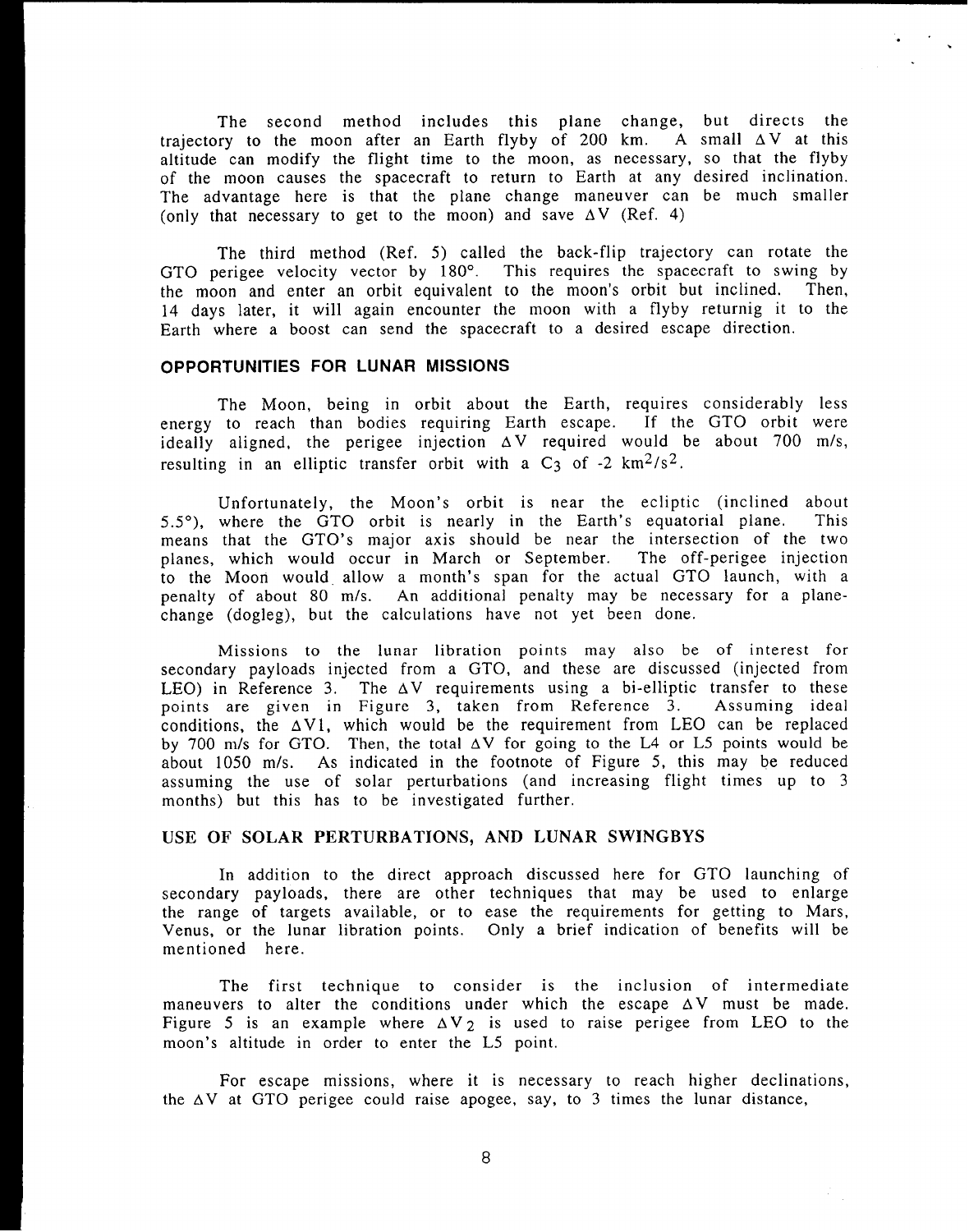● Reference: Tanabe, et.al.,''Vislting Libratlon Points in the Earth - Moon System Using a Lunar Swingby, "1982. Conic results (Bi-ellipitic transfer):

 $\omega_{\rm{max}}$ 

| Lib. Point      |                                    | L2   | L3   | L4   | L5   |                               |
|-----------------|------------------------------------|------|------|------|------|-------------------------------|
| $\Delta V_1$    | 3130                               | 3130 | 3130 | 3130 | 3130 | Sun<br>Moon at arrival $\sim$ |
| $\Delta V_2$    | 135                                | 209  | 126  | 195  | 150  | ج ما<br>Moon at launch-54     |
| $\Delta V_3$    | 319                                | 59   | 215  | 167  | 196  | Δν.<br>$\frac{\Delta v}{2}$   |
| $\Delta V_{23}$ | 454                                | 268  | 341  | 362  | 346  | ψ<br>Swingby                  |
| $T_f$ (days)    | 50.6                               | 50.0 | 65.1 | 45.1 | 55.3 |                               |
|                 |                                    |      |      |      |      | Earth                         |
|                 | Transfer Orbit to L <sub>r</sub> . |      |      |      |      |                               |
|                 | (Numerically Integrated)           |      |      |      |      | Lunar Orbit                   |
|                 |                                    |      |      |      |      |                               |

• Use of solar perturbations can decrease and almost ellminate these  $\Delta V_{z3}$  requirements, at the **expense' of longer trip times.**

 $, \omega$ 

.

# $\Delta v_{\alpha}$

. . . . . **. . . .** 

#### **Fig 3. Transfers to the Lunar Libration Points from LEO**

where the velocity would be only 70 m/s. Once there, only 36 m/s would be necessary to alter the existing inclination by 30°. Then on return to the 600 km perigee (or 200 km at very little cost), a third  $\Delta V$  to escape to a higher declination, say to Mars, could be applied. These 2 additional maneuvers may reduce the overall  $\Delta V$  requirement, as well as enlarge the GTO launch period.

At the distance assumed above, about a million kilometers from Earth, the solar perturbations will be important. The effects may be favorable or unfavorable, but will have to be taken into account. They may be favorable for shaping the trajectory to include lunar flybys, For example, Reference 4 discusses the use of multiple lunar flybys in getting to Mars, Venus and near-Earth bodies. In the ideal case, only a  $\Delta V$  required to reach the Moon (700 m/s) would be needed to do these missions. For any specific mission, it will be necessary to investigate which of these techniques, or combination of them, would best apply.

#### **REFERENCES AND BIBLIOGRAPHY**

- 1. Penzo, P. A., "A Multi-Mission Flyby Strategy for the Near Earth Asteroids", Paper AIAA 92-4374, presented at the AIAA/AAS Astrodynamics Conference, Hilton Head Island, S.C., 10-12 August 1992,
- 2. Blamont, J., "Using Large Launchers for Small Satellites," JPL Publication 96-26, Introducory Lecture to the 10th Annual AIAA/Utah State University Conference on Small Satellites, 16 September 1996.
- 3. Penzo, P. A., Bender, D. F., Cassell, C, R., "Multiple Lunar Swingbys for Small Body and Planetary Missions", Paper AAS 95-147, presented at the AAS/AIAA Spaceflight Mechanics Meeting, Albuquerque, N.M., 13-16 February, 1995.